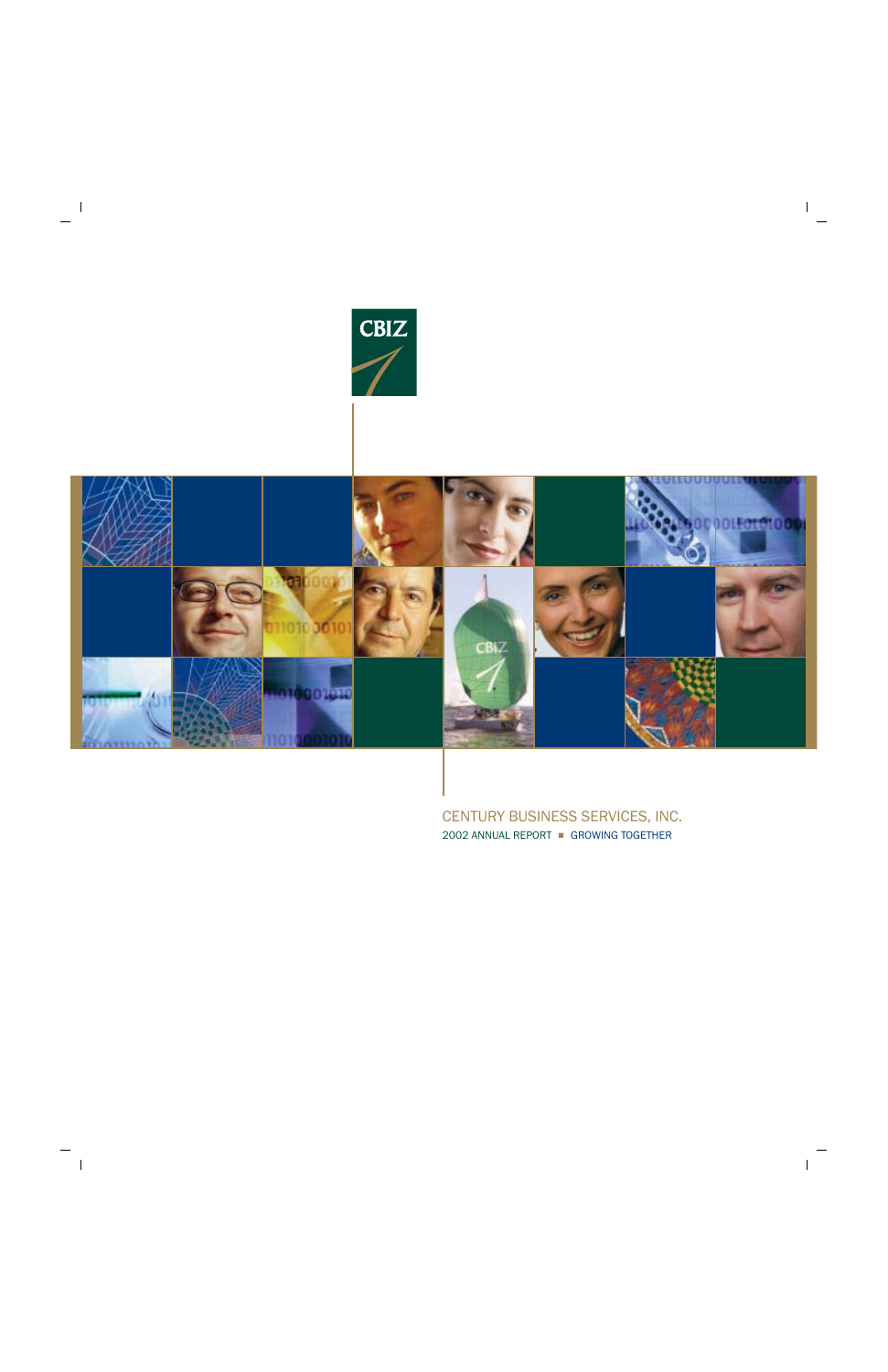## **CORPORATE PROFILE**

As a partner to small and mid-sized businesses across America, it is our job to provide our clients with solutions that help them improve their profitability. From our many service platforms - in areas ranging from accounting and employee benefits to payroll and information technology services - we strive to make sure that customers are receiving the most effective outsourcing solution available to them. With approximately 5,000 employees staffing more than 160 offices across the country, CBIZ's base of resources is uniquely suited to support the growth of our clients.

# GROWING<br>TOGETHER

# **D MISSION STATEMENT**

We will provide an integrated offering of CBIZ's core professional services in each regional market, incorporating the services of CBIZ's national practice areas as needed while utilizing technology to enhance our product offering and streamline service delivery.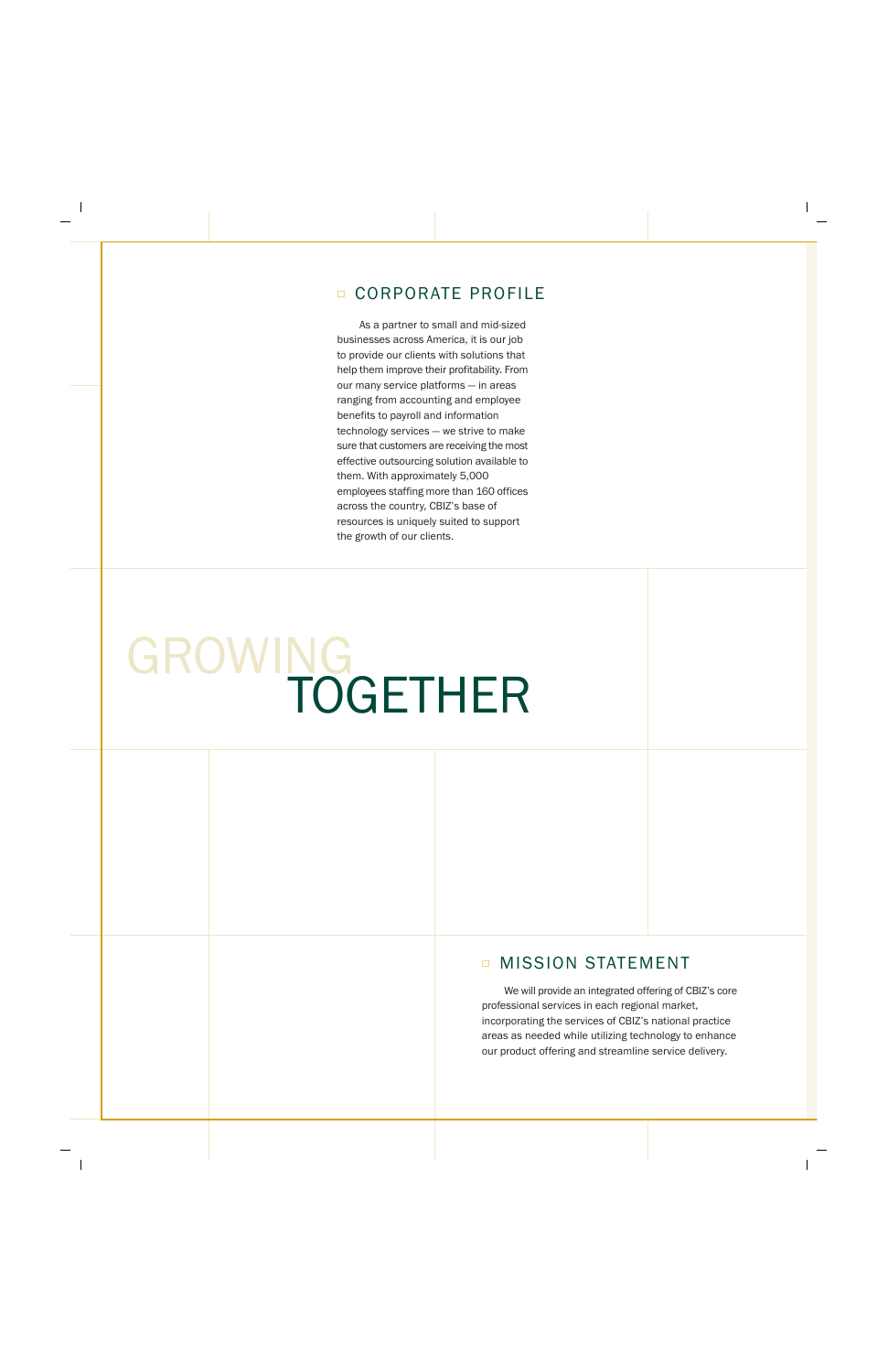# **<u><b>□ LETTER TO SHAREHOLDERS**</u>

## **Dear Fellow Shareholders,**

I am pleased to report that the state of CBIZ is better than ever before. As a result of the hard work and dedication of our nearly 5,000 employees, we are financially strong, have augmented and improved our infrastructure and are now well positioned to implement the next phase of our plan -Growing Together.

Growing Together includes growing our revenue and also improving our ability to work as one company. Revenue growth is expected to come from a combination of organic business unit growth, cross-

serving and acquisitions. Coming together as one company requires developing close work relationships between CBIZ professionals from different practices while always maintaining our clientservice focus.

We made significant progress toward these goals in 2002. Divestitures of non-core, non-strategic operations have improved our bottom line and,

comparing same-unit revenue to adjust for divested revenue of \$24 million (on an annualized basis), we recorded solid growth in revenue over 2001. Earnings showed more dramatic improvement, with earnings from continuing operations for

2002 at \$7.6 million, or \$0.08 per share, compared with a loss from continuing operations of \$13.2 million, or \$0.14 per share in 2001.

We paid down bank debt continually through 2002, and ended the year at \$17.5 million, or 5.9% of shareholders' equity, compared with \$55 million, or 14.8% of equity, at the end of 2001. As a result of our strong cash- generating ability and lower interest rates, interest expense was just over one-third our prior-year interest expense.

## **Growing Together in 2002**

- $\blacksquare$ 16 divestitures/closures of non-strategic operations
- consolidation of valuation practice and offices in Minneapolis, Philadelphia, San Ramon and St. Louis
- launch of TRACS cross-serving tracking information system, new property tax software, new branding campaign
- $\blacksquare$ new credit facility
- acquisitions of Benicor Associates in Î. Maryland and ResourceOne in Florida

What is not yet reflected in our financial results are the benefits we expect to receive from significant actions we took in 2002. In May, we appointed a Senior Vice President of National Marketing who is working toward building CBIZ name recognition while supporting the revenue-growth initiatives needed in many of our regional markets. Our regional market plan and brand recognition campaign was kicked off in the fall of 2002 with local radio and business journal ads that ran (and will continue to run) in most of our major markets. Additionally, the CBIZ name was adopted by all our core business units as of year end. As we



head into 2003, our focus is on building strategic marketing plans that emphasize the strength and capabilities of CBIZ for each of our metropolitan areas.

> Office consolidations will be an equally important tool to enable us to continue to grow together. In fact, in 2003 we will complete our biggest office consolidation when we combine our Kansas City Accounting, Tax & Advisory and Benefits & Insurance offices into one building. Already, sharing resources in several of our other consolidated markets, such as Los Angeles, Minneapolis, Philadelphia and St. Louis, has improved our crossserving results by making the entire array of CBIZ service offerings more visible and available to clients and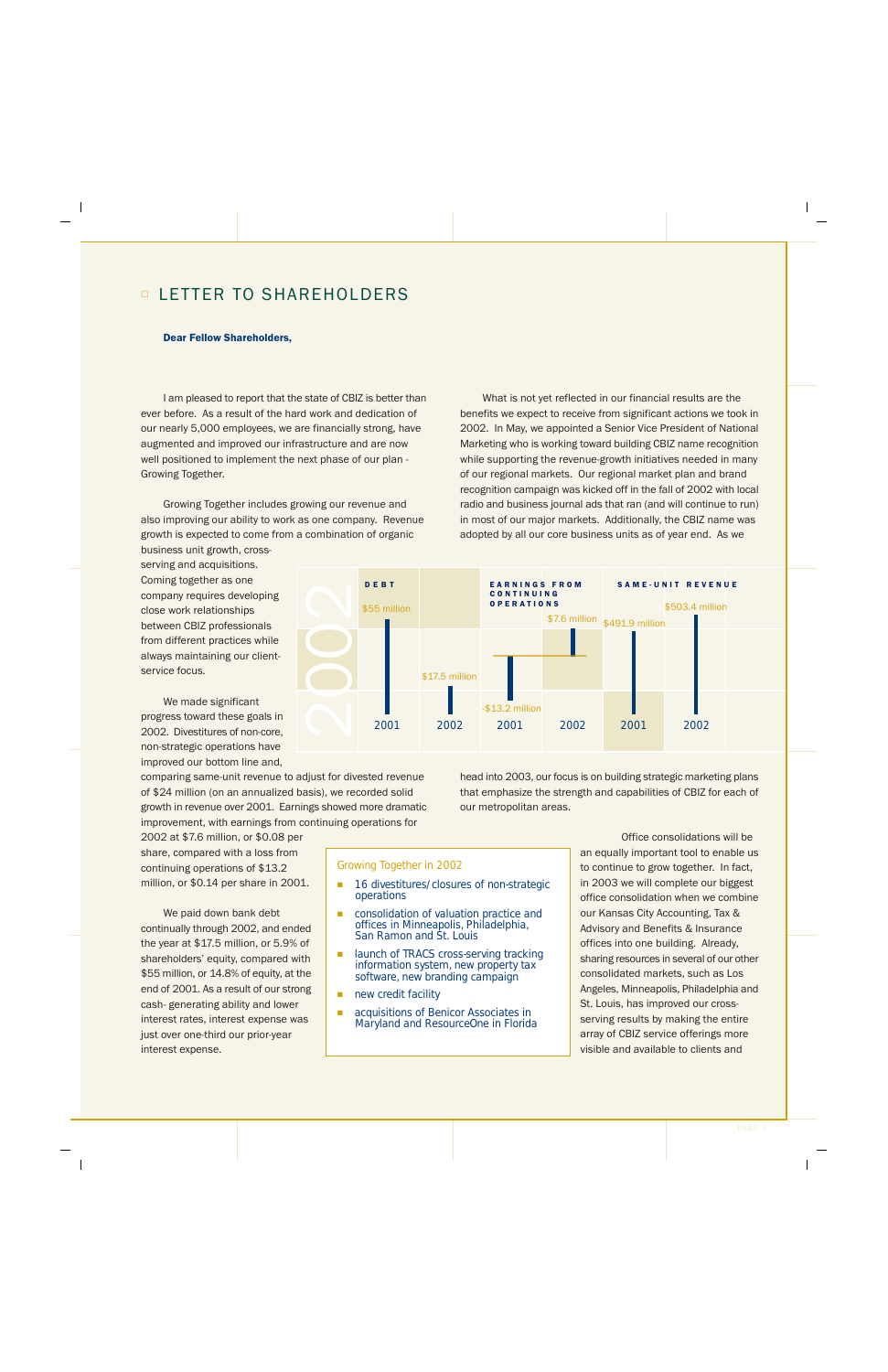

CBIZ professionals. Moreover, shared office support functions leverage overhead to improve our bottom line. Perhaps one of the greatest benefits of moving in together is the growth of CBIZ culture, a culture that reflects a drive to excel, a respect for teamwork and a commitment to the CBIZ client-service model.

Our client-driven culture, which is the key to the successful implementation of our business model, is growing, thanks in no small part to improvements we have made to our information systems. TRACS was implemented in early 2002 to give every CBIZ professional the ability to make effective referrals which are then monitored to assist completion and to improve management reporting of cross-serving. We completed almost \$10 million of cross-serving revenue in 2002, which gives us a baseline against which we can measure our progress going forward. In 2003, we are implementing CNECT, a database designed to combine client information from all our business lines and provide us access to a consolidated client database. This information will be extremely helpful in designing products and services that fit specific needs of our clients and prospects.

Designing these products and services is one thing; making them available to all our clients is quite another. In several of our metropolitan markets, we will need to complete strategic acquisitions before a full complement of CBIZ services will be available. Our criteria to acquire any new operations are: that they help complete the CBIZ core service offering in a geographical market; that they are accretive to earnings; and that they integrate quickly and completely into our existing operations. With our strong cash flow and the more flexible credit agreement that we

secured last year, we are better positioned to take advantage of opportunities that will fortify our operations. The strict standards we have set for new acquisitions make it impractical to set a specific goal on a number of acquisitions we plan to complete in 2003. Accordingly, any acquired revenue will be in addition to the factors we predict will help us to get to our revenue growth goal of 5% to 7% over 2002.

The primary factors contributing to the revenue growth goal are cross-serving and organic growth, in a business environment that is tempered by a sluggish economy. Despite these economic conditions, which we expect will continue through 2003, we expect to record an improvement in EBITDA of 10% or more, from \$37.7 million to between \$45 million and \$50 million. We are looking for earnings per share from continuing operations to double, from \$0.08 last year to a range of \$0.16 to \$0.18 for 2003. We plan to drive this improvement primarily through revenue increases on an expense base that will remain relatively fixed.

**CBIZ culture** 

reflects a drive to excel...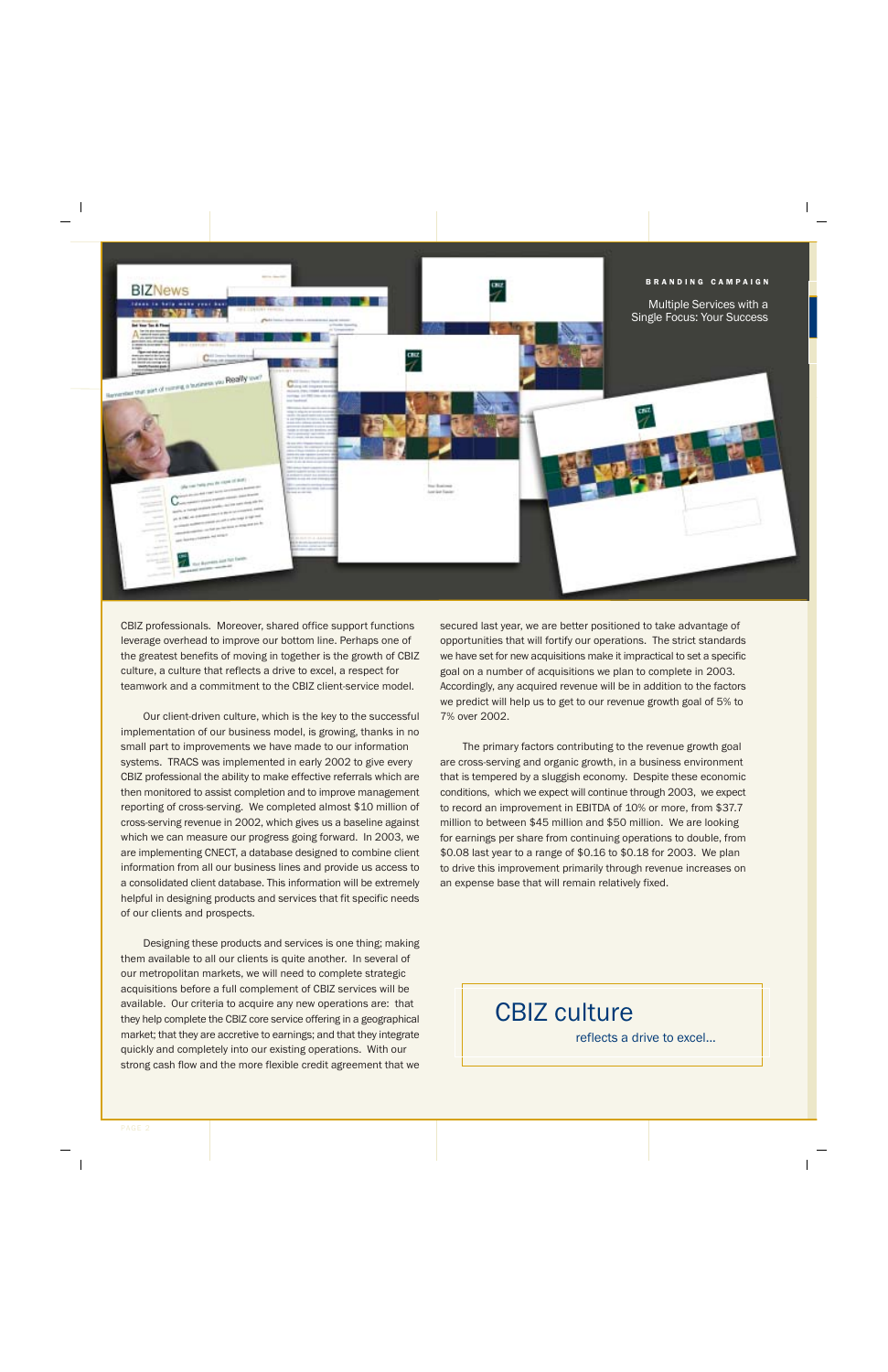Our business strategy is to offer clients a variety of professional outsourced business services designed to make them more successful. This strategy, we firmly believe, is superior to traditional, multi-channel service delivery because it is more convenient, more effective and provides more value to the client. CBIZ can only be effective in making the model work for our clients if our strategy is implemented at every level in our organization. Our services require understanding and commitment by every single employee, as this is where the value to the client ultimately lies. It is for this reason that we have made it a priority to support employees with the infrastructure, tools, training and incentives necessary to deliver an array of top-quality professional advisory services to clients.

...working to position  $CBIZ$  as the nation's premier outsourcing company.

Finally, I am confident of CBIZ's long-term success because I know the professionalism and client focus of our employees. the dedication of the senior management team and the strong support and guidance we get from the Board of Directors. I can assure you that we will continue to use all of our energy and resources to position CBIZ as the nation's premier outsourcing company for small and middle-market businesses.

The CBIZ strategy provides more value to the client...

It was with deep regret that we accepted Michael G. DeGroote's decision to step down from his position as Chairman last October. CBIZ owes Mike a great deal. His vision and foresight pioneered the multi-function outsource model, his energy and leadership created the foundation of the company we have today, and his inspiration and aggressiveness give us a target for the future. Thanks Mike!

Sincerely,

**Steven L. Gerard** 

Chairman and Chief Executive Officer March 17, 2003

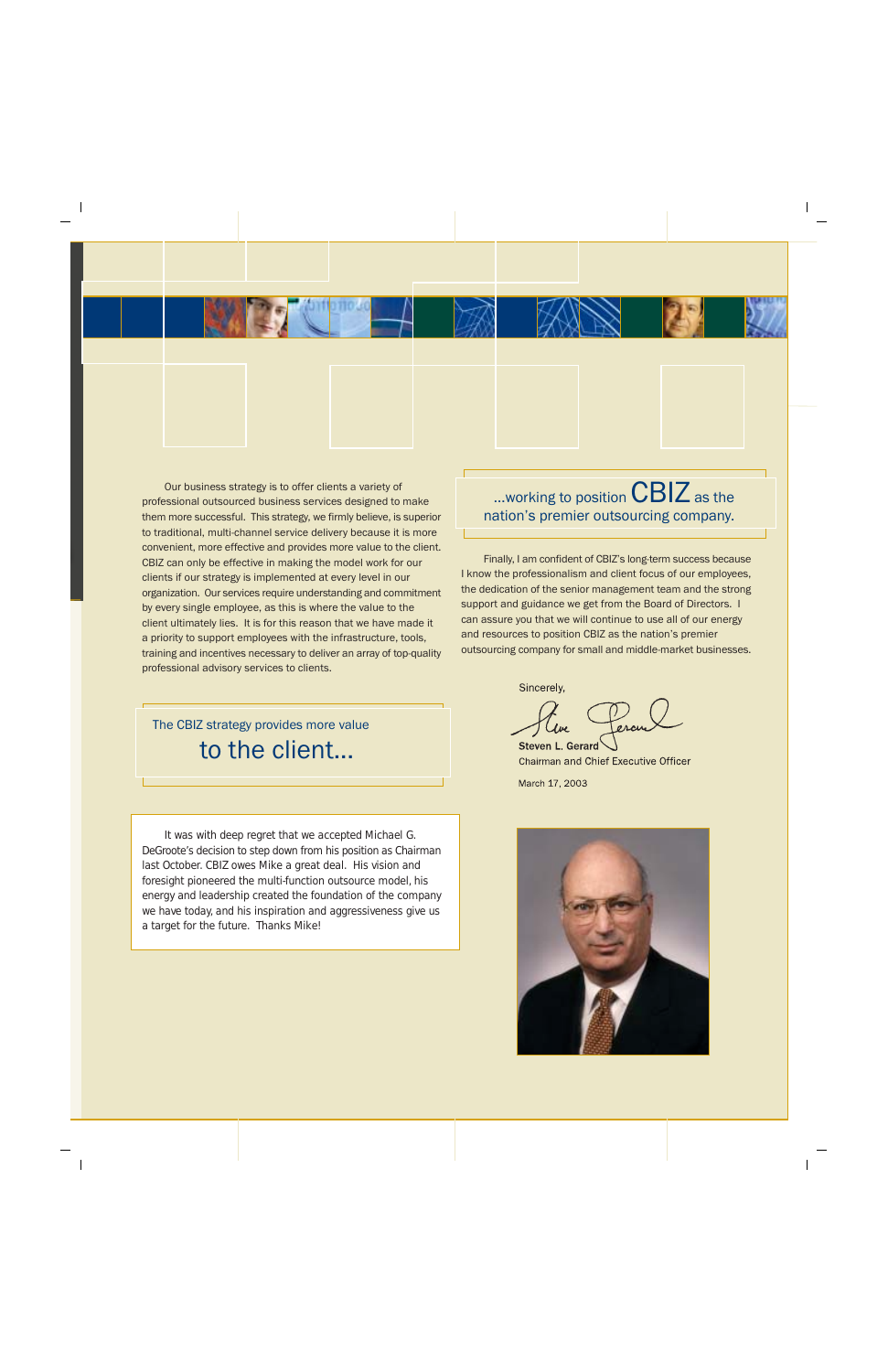# OUR CLIENTS

# GROWING **TOGETHER**



While our list of potential clients gets larger every year the number of small businesses in the United States continues to grow - it is our clients themselves whose growth is our primary concern. CBIZ's business model supports their growth.

As our client's tax advisor, we search for the most advantageous solution to their tax challenges. As our client's valuation counselor, we navigate the complex maze of accounting regulations and financial formulae to assess the value of their company or assets. As our client's benefits consultant, we compile the most appropriate group health and life insurance programs for their employees and assist them in communicating the value of these plans to their employees. Finally, as a national provider of these and other complex professional business services, such as property tax consulting, information technology and payroll services, we are equipped to handle clients' needs as they expand.



"Since founding the animal hospital in 1975, I've used the same accounting firm, which is now CBIZ. Though we've grown from one employee to 15, and added another location, we'd never had a Section 125 plan - our focus was on other things. But CBIZ recently introduced us to the bigger picture of what they do, and now we're able to offer something extra to our employees. And for a growing company like ours, keeping employees happy is important."

> Dr. Marc Rothstein, **Brookview Animal Hospital,** client of CBIZ Accounting, Tax & Advisory and CBIZ Benefits & Insurance, Minneapolis

## Kansas City Family Medical Center Case Study:

Wilson Graves, practice administrator of the brand-new Kansas City Family Medical Care, faced a daunting task last July: take a divested department of a hospital and set it up as an independent physician practice able to handle the needs of 180 - 200 patients per day and satisfy the requirements of the partners and employees (five doctors and one nurse practitioner). Luckily for Wilson, he had access to the resources of CBIZ.

His first task was to set up a compensation plan that: met the risk/reward profiles of each of the partners, included incentives for the partners to remain with the practice and accommodated their future growth. Dave Thompson and Keith Potter, of CBIZ Accounting, Tax & Advisory in Kansas City. built the plan that met these criteria.

Wilson's next task was operational: put together a first-year budget - a sizable challenge, given the lack of operating history and the fact that first-year

operations are critical to the health of any business. Seven months into the year, Kansas City Family Medical Care's coffers

were within a safe margin of the budget that was put together by CBIZ.

Task three: cash flow. Cash flow is a primary concern, as lead time for payment to a provider can often take up to three months, and can be stretched even more at the start-up stage, since provider numbers and Medicare numbers are not yet logged into the billing system. To bridge this cash gap, the Medical Center incurred debt. Thanks to careful planning and implementation by CBIZ, billing was set up and underway quickly, and all of the practice's debt has since been paid off.

Item number four: payroll. Julie Hague, from CBIZ's Topeka office, was able to set up payroll on a very short lead time. She has since been described as "excellent" and "fantastic" by Wilson.

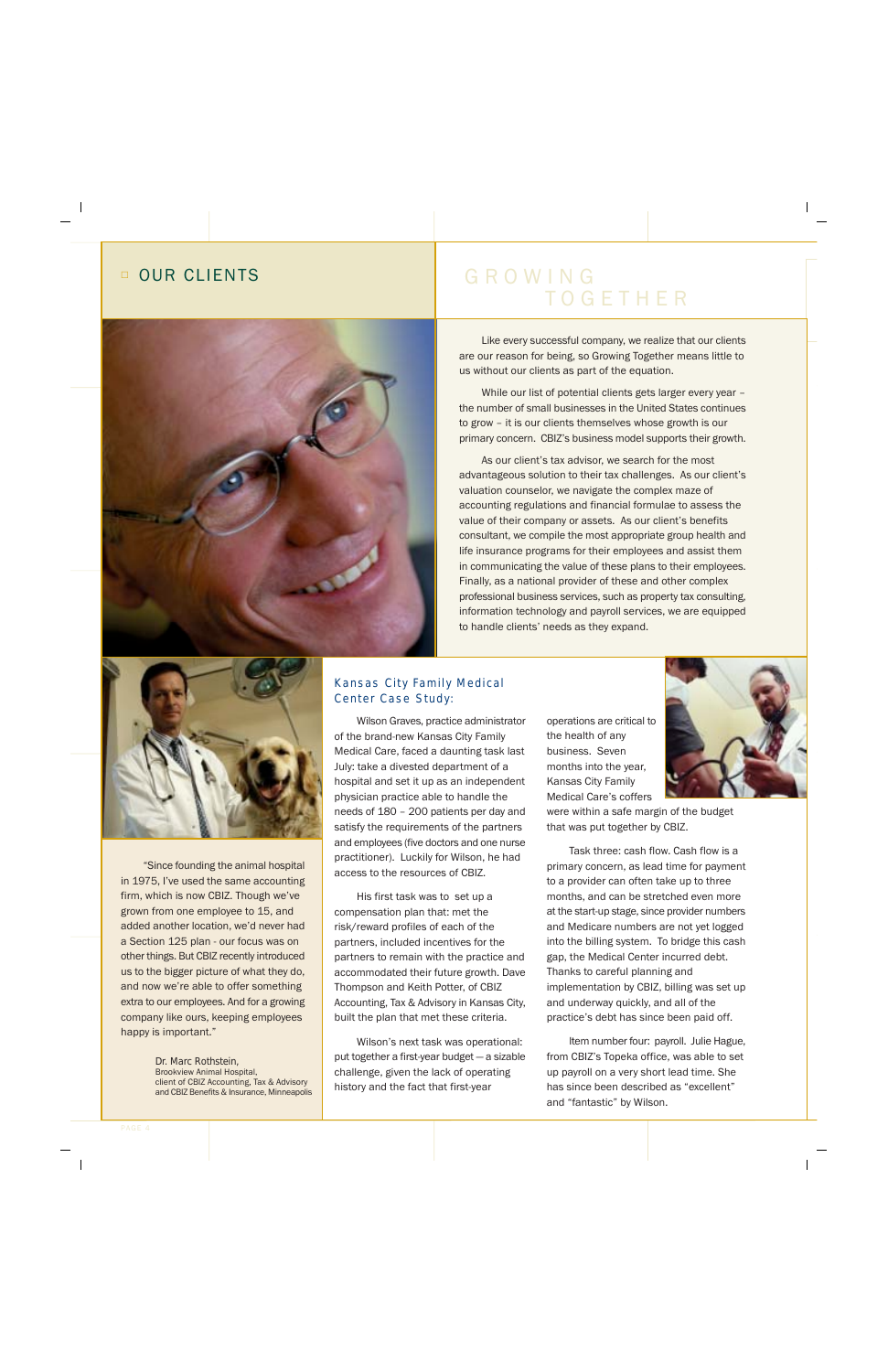# OUR PROFESSIONALS

Just as a manufacturer depends on its supplies to build a quality product, CBIZ relies on its professionals to create

outstanding results for clients. Like every service company, our employees and their knowledge are our key assets. Our employees work within the CBIZ model, which requires them to understand that a client's success depends on a number of factors. Our

ability to listen to our clients' requirements and respond to their needs with the appropriate CBIZ resources is what sets our employees apart.

Giving our employees access to the appropriate CBIZ experts, giving our professionals the educational support to remain leaders in their fields and helping them leverage their knowledge are all ways CBIZ is growing with its employees. In 2002, TRACS, Tracking Referral and Cross-Serving System, was introduced with great success. Employees use the information system alongside an improved locator feature to place client needs with the proper CBIZ

professional. In 2003, the professional development of our personnel will be supported with a number of training

> seminars focusing on leadership and business development. Additionally, CNECT, a database encompassing client information from all of CBIZ's offices, will be available for all CBIZ professionals to assist in servicing clients. CNECT will log account activity,

interface with billing and provide information to assist our marketing department with product development and service implementation.

Finally, CBIZ encourages employees to leverage the specialized knowledge that makes their contribution to CBIZ important. Many of our professionals teach business classes at local colleges and universities, while others are regularly tapped by journalists as experts on particular business issues. In this way, business development, career development and personal development all work together to foster the growth of CBIZ and its professionals.

## **CBIZ University**



CBIZ's success depends on the success of our clients. In an effort to foster the success and professional growth of our clients, we developed CBIZ University.

CBIZ University is an innovative online tool designed to train employees in workplace safety, sexual harassment, discrimination, supervisory skills, and other important workplace topics. CBIZ University presents an array of training courses on the Web that our clients and employees can access universally and complete at their own pace.

CBIZ University's topical modules, created by CBIZ HR professionals and reviewed by labor and employment law experts, cover everything from antiharassment policies to performance management to supervisory skills development. Each course includes a test to evaluate the employee's understanding of the material presented and provides the client with a written record of the results.

CBIZ University was developed by our very own highly qualified professionals. What makes CBIZ University ideal is that employees can access it at anytime, thus avoiding the overhead costs and inconvenience of organized seminars. It has been such a useful developmental tool that it is now being used by CBIZ employees, and the topic selection is being expanded to include additional subject matter.

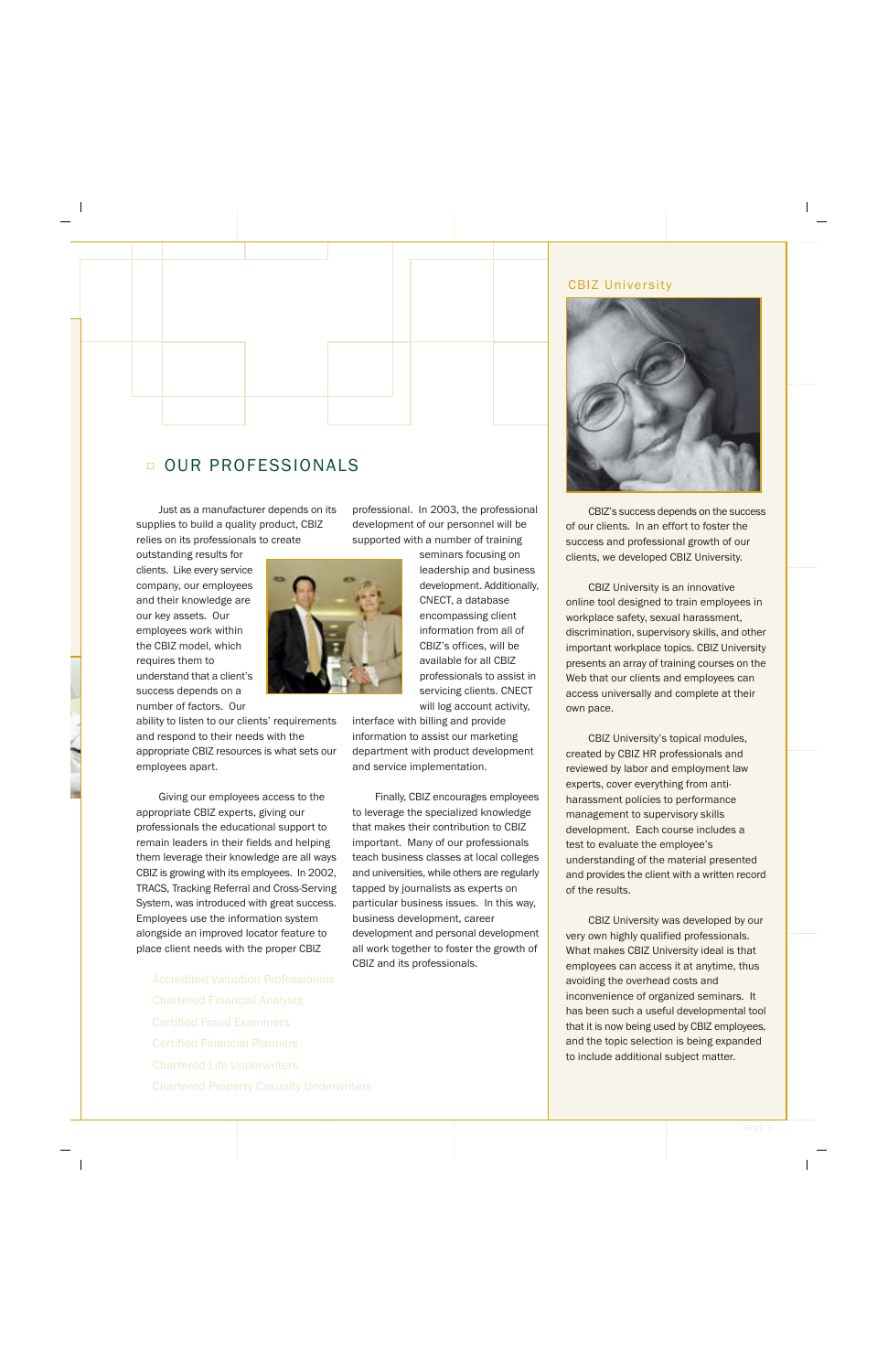# **D OUR DEPTH**







## On integration...

"I have to admit I was hesitant to move our employees out of the office we've shared for 21 years and in with a group that does something totally different from what we do. My reservations disappeared within the first week. In fact, it's because the group's work is so different that sharing space was such a good idea. My group has learned volumes about how the benefits and insurance side works. Now, sharing that benefits expertise with clients involves only a walk down the hall."

> Bob Karon. CBIZ Accounting, Advisory & Tax Services, Minneapolis, MN on his consolidation with **CBIZ Benefits & Insurance Services**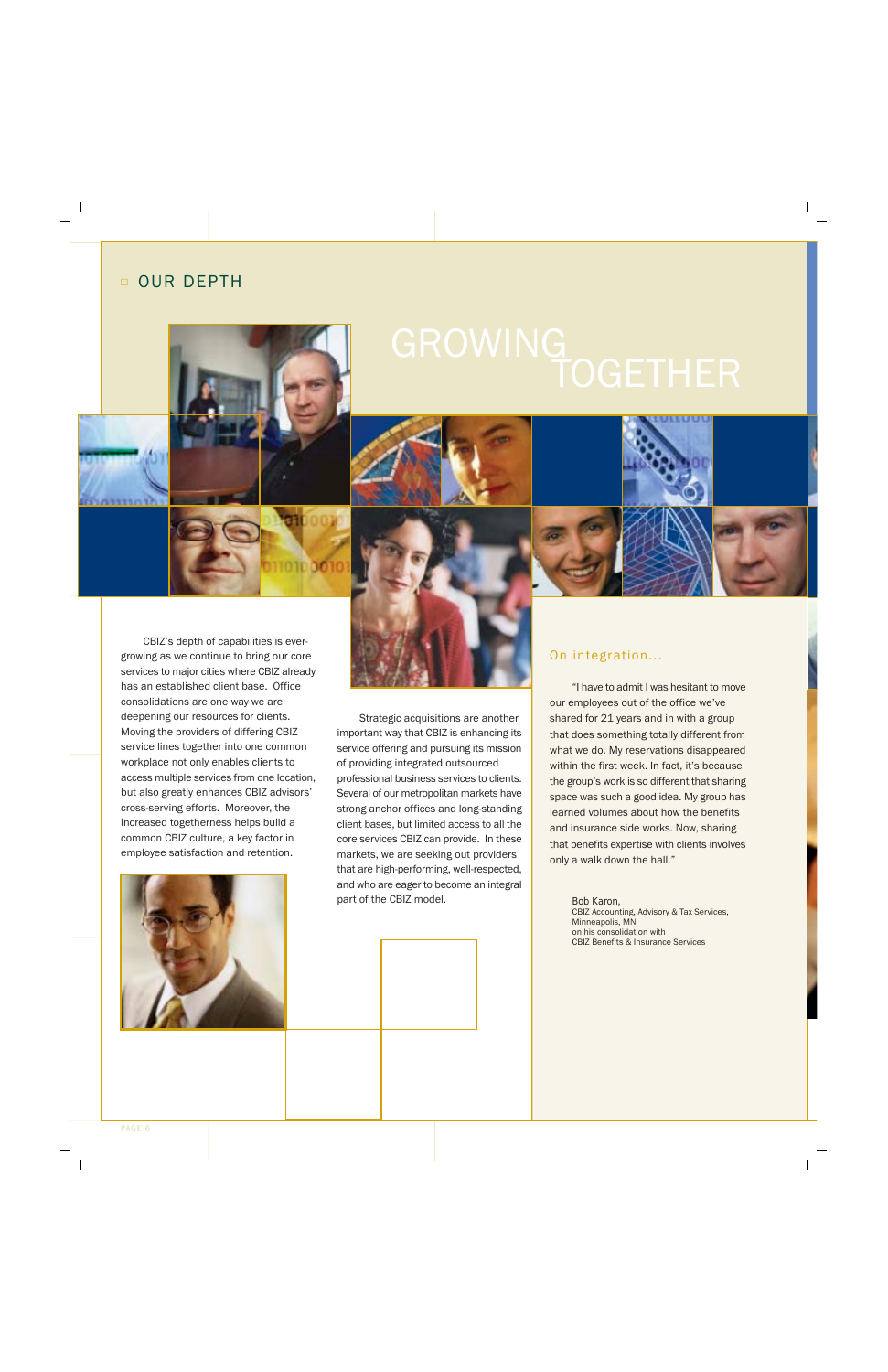



In late 2002, CBIZ launched a national branding effort in order to position CBIZ as a leader in outsourced professional services.

In order to leverage the trust, credibility and relationships that our local offices have developed while simultaneously building name recognition, the initial phase of the campaign carefully transitioned all of the local office names to the CBIZ name. This transition was supported by a targeted media campaign focused primarily on the major metropolitan markets served by CBIZ.

A consistent message was developed to reflect CBIZ's ability to provide a wide array of outsourced services and meet the growing need of businesses and their leaders so they can focus on their core competency. This message was delivered to CBIZ target audiences through print and radio advertising and an integrated system of sales and marketing tools, including a strategic focus on direct, relationship and referral marketing and customized e-marketing vehicles.

Your Business Just Got Easier.

For 2003, the campaign will continue to build name recognition for the CBIZ brand while expanding to include additional geographic and industry areas as well as utilizing an increasingly sophisticated array of marketing and sales tools.

# Multiple Services with a Single Focus: Your Success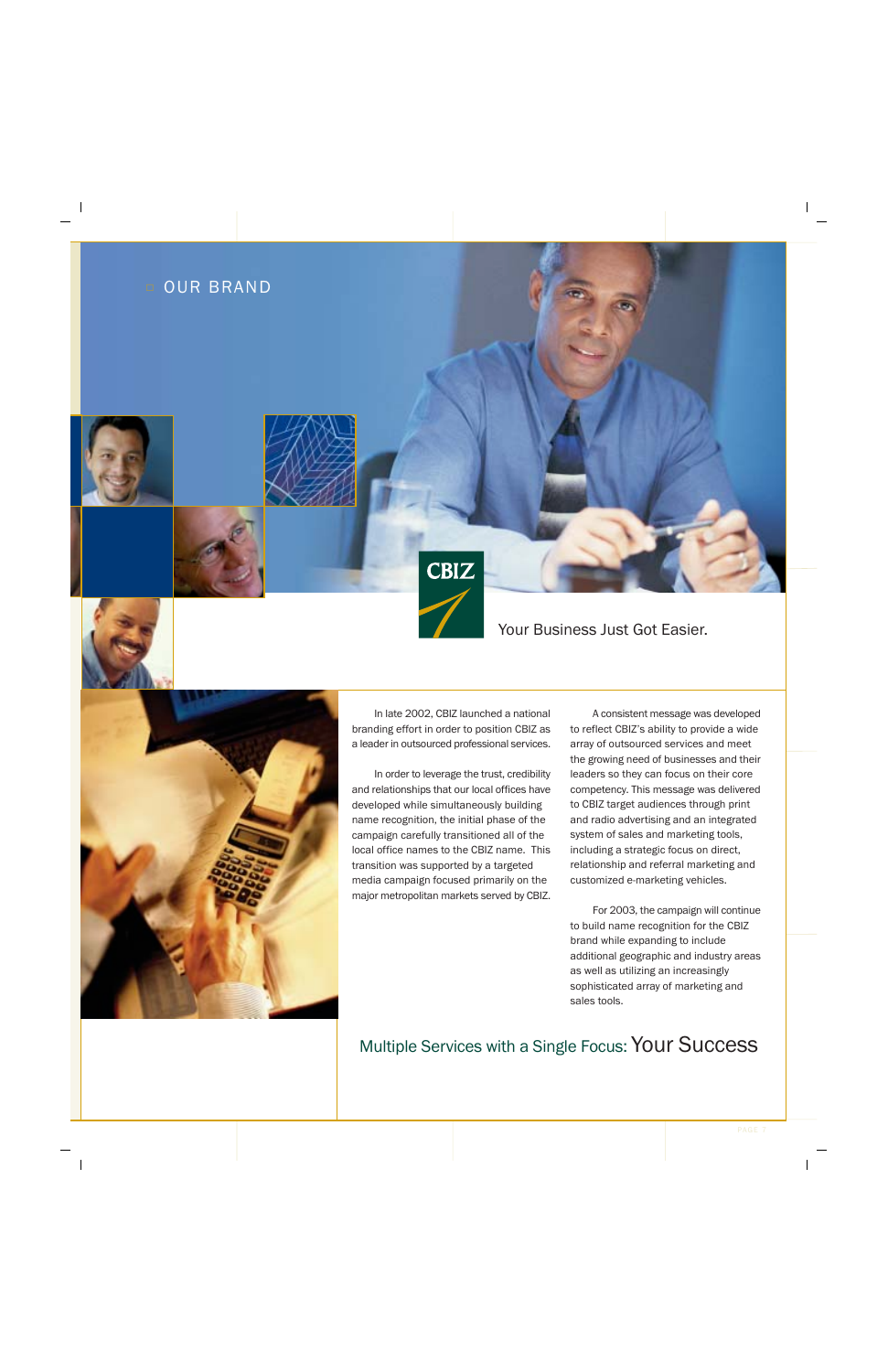## **Board of Directors**

Steven L. Gerard | Chairman, Chief Executive Officer, Century Business Services, Inc. Rick L. Burdick | Senior Partner, Akin, Gump, Strauss, Hauer & Feld, LLP Joseph S. DiMartino | Chairman, The Dreyfus Group of Mutual Funds Harve A. Ferrill | Retired Chief Executive Officer, Advance Ross Corporation Richard C. Rochon | Chairman and Chief Executive Officer, Royal Palm Capital Partners Gary W. DeGroote | President, GWD Management, Inc.

## **Key Personnel**

Steven L. Gerard, Chairman and **Chief Executive Officer** 

Jerome P. Grisko, Jr., President and **Chief Operating Officer** 

Ware H. Grove, Senior Vice President and **Chief Financial Officer** 

George A. Dufour, Chief Technology Officer

Robert A. O'Byrne, Senior Vice President. **Benefits Administration** and Insurance Services

Len Miller. Senior Vice President, Accounting, Tax & Advisory Services

Mark M Waxman Senior Vice President. **National Marketing** 

**Corporate Secretary and Legal Counsel** Michael W. Gleespen

## **Corporate Offices**

6480 Rockside Woods Boulevard South Suite 330 Cleveland, Ohio 44131  $(216)$  447-9000 www.cbiz.com

## **Legal Counsel**

Akin, Gump, Strauss, Hauer & Feld, LLP **Robert S. Strauss Building** 1333 New Hampshire Avenue, N.W. Washington, D.C. 20036

## **Stock Transfer Agent and Registrar**

Shareholders requiring a change of name, address or ownership of stock, as well as information about shareholder records, lost or stolen certificates should contact:

**Fifth Third Bank Corporate Trust Services** 38 Fountain Square Plaza Mail Drop #10AT66 Cincinnati, OH 45202 (800) 837-2755 or (513) 534-5320

## **Annual Meeting**

The annual Meeting of Shareholders will be held on Friday, May 16, 2003 at 11:00 a.m. at The Embassy Suites Hotel, 5800 Rockside Woods Boulevard North, Independence, OH 44131.

### **Independent Public Accountants**

**KPMG LLP One Cleveland Center** 1375 East Ninth Street Suite 2600 Cleveland, Ohio 44114

## **Security Markets**

Shares of Century Business Services are listed on the NASDAQ stock market under the ticker symbol "CBIZ". The listing found in most newspapers is CentBusSvc.

## Shareholders' Information

Copies of the Annual Report on Form 10-K for the year ended December 31, 2002 as filed with the Securities and Exchange Commission are available without charge to stockholders upon request to:

**Investor Relations** Century Business Services, Inc. 6480 Rockside Woods Blvd. South Suite 330 Cleveland, Ohio 44131 (216) 447-9000

Electronic version available at: www.cbiz.com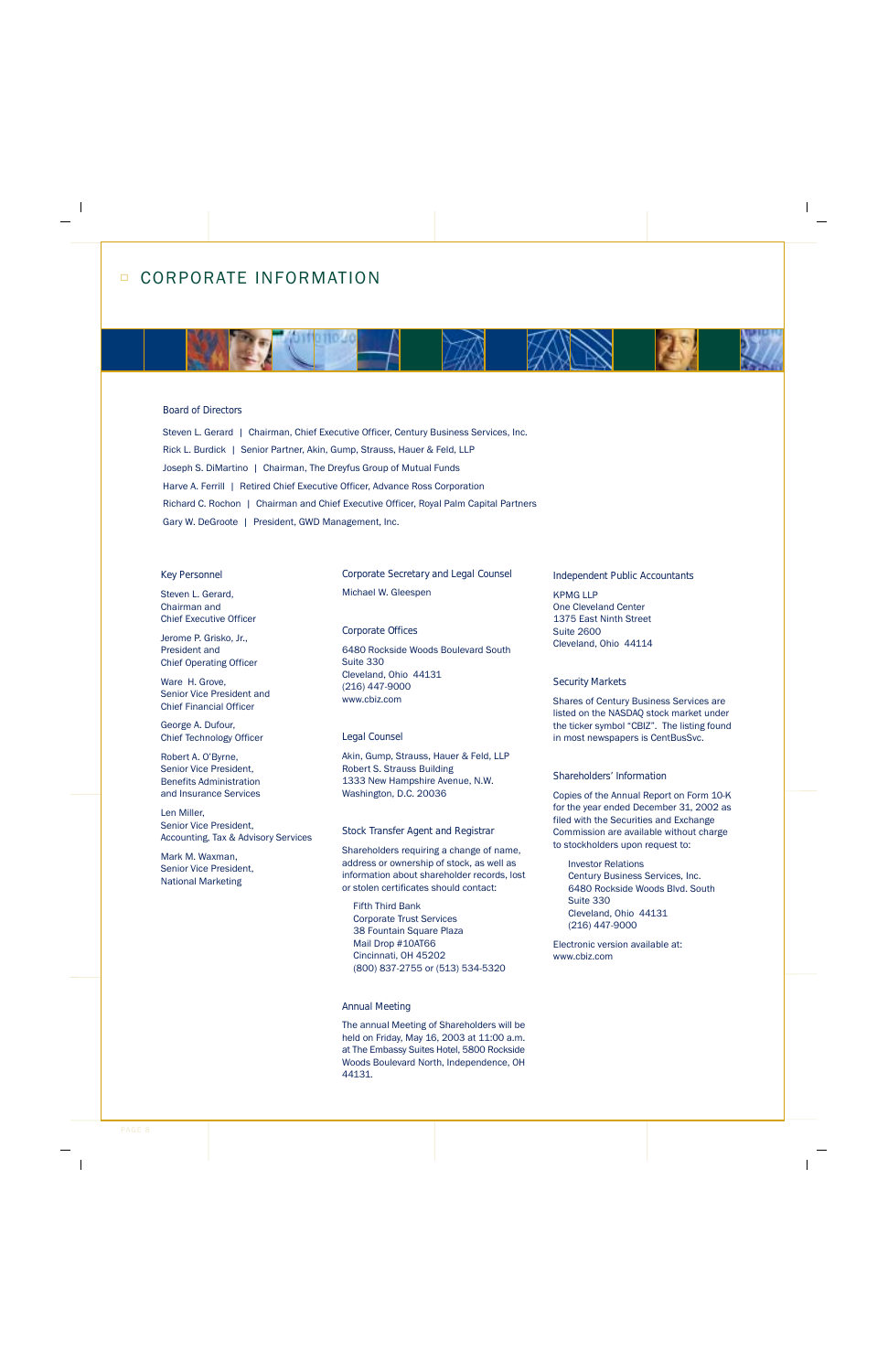This annual report to shareholders contains forward-looking statements, which by their nature involve risks and uncertainties. CBIZ's Annual Report on Form 10-K contains a detailed description of certain factors that may cause actual results to differ from results contemplated from such statements.